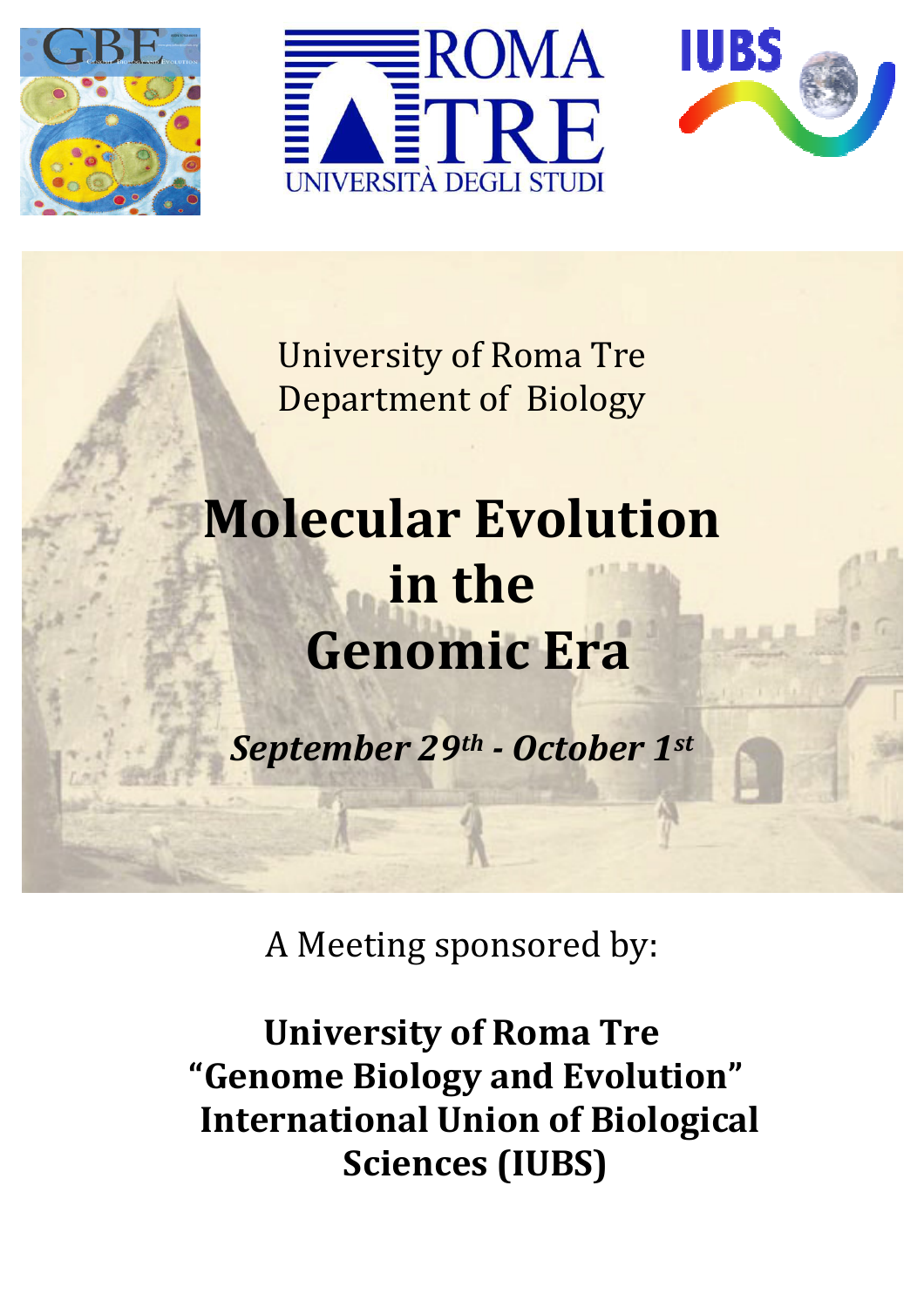## Organizing Committee

Paolo Ascenzi Giorgio Bernardi Fabio Polticelli Roberta Melissano Caterina Nuvoli

## Scientific Committee

Giorgio Bernardi Takashi Gojobori William Martin Fabio Polticelli

Registration is free. If you plan to attend the meeting please register sending an e-mail to the address gbernardi@uniroma3.it or polticel@uniroma3.it.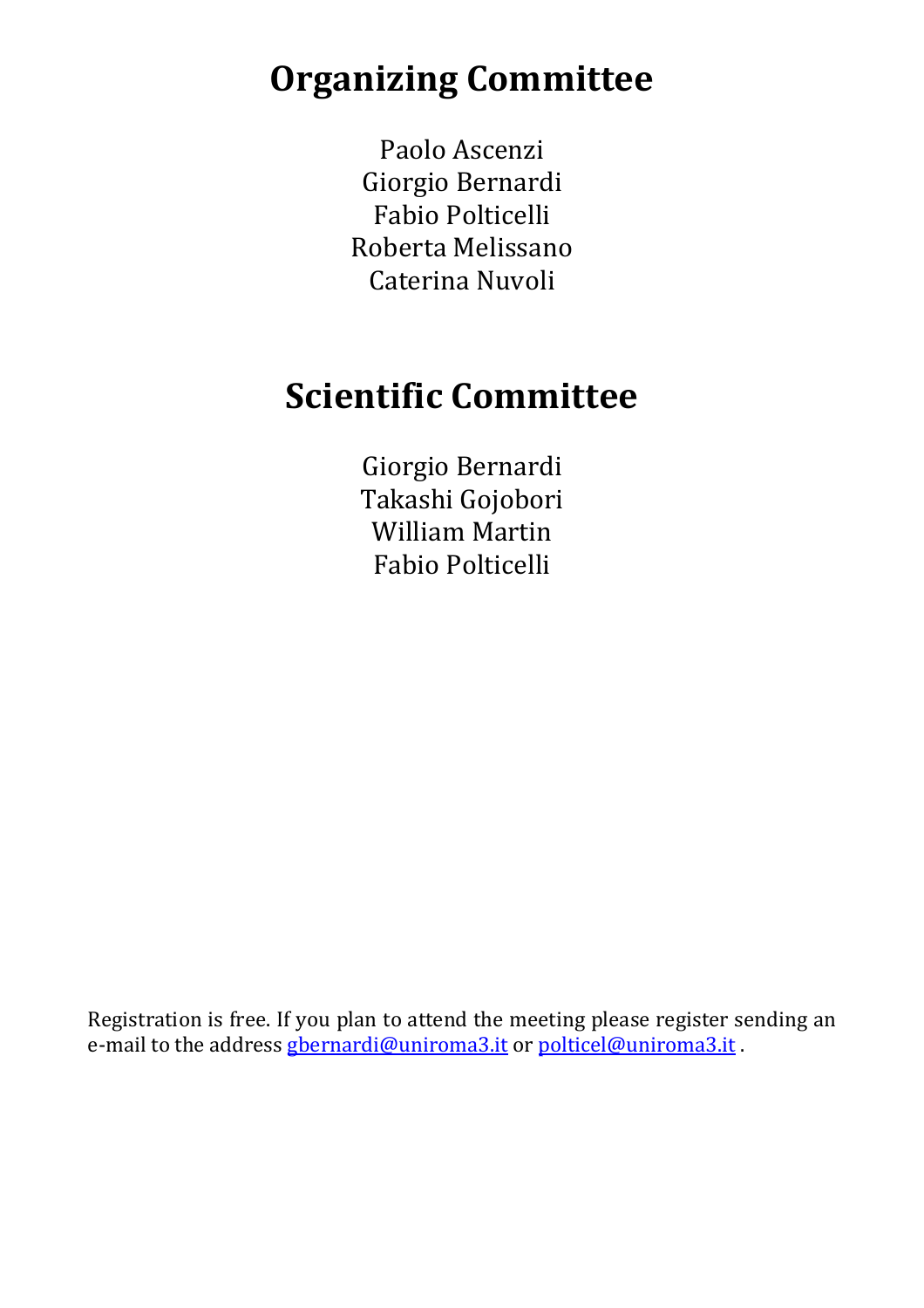#### PROGRAM

September 29th

4.00 pm Opening Lecture

Chairman Prof. Maurizio Brunori

Prof. Werner Arber "Molecular Darwinism in the microbial world"

Aula Magna - University of Roma Tre Via Ostiense, 159

All the other presentations will take place at the Department of Biology, University of Roma Tre, V.le G. Marconi 446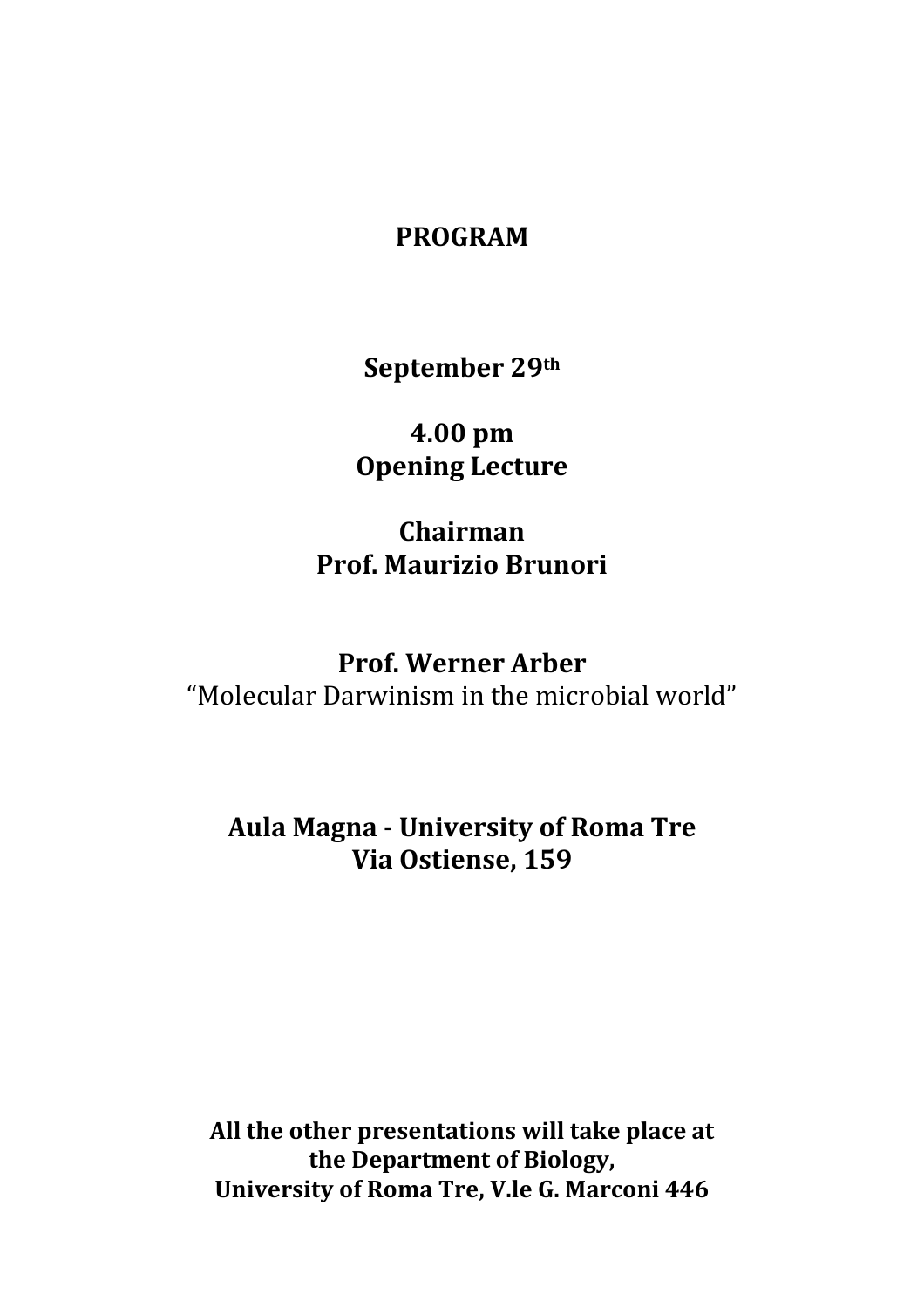## September 30th

| Takashi Gojobori (Mishima, Japan)<br>Evolutionary Origin of Camera-type eye                                                                   | 9.00-9.30   |
|-----------------------------------------------------------------------------------------------------------------------------------------------|-------------|
| Norihiro Okada (Tokyo, Japan)<br>Speciation by Sensory Drive: its Generality in Cichlids of Lake Victoria                                     | 9.30-10.00  |
| Manyuan Long (Chicago, USA)<br>The Phenotypic Effects of New Genes and Evolution of Development                                               | 10.00-10.30 |
| <b>Coffee break</b>                                                                                                                           | 10.30-11.00 |
| Duccio Cavalieri (Florence, Italy)<br>Using next generation sequencing to understand the evolution of<br>multicellularity in S. cerevisiae    | 11.00-11.30 |
| <b>James Mc Inerny</b> (Maynooth, Ireland)<br>The Public Goods Hypothesis for the Evolution of Life on Earth                                  | 11.30-12.00 |
| Marta Wayne (Gainesville, USA)<br>Separate not equal: sex, gene expression, and the discriminating genome                                     | 12.00-12.30 |
| <b>William Martin (Duesseldorf, Germany)</b><br>The impact of mitochondria on eukaryote genome evolution                                      | 15.00-15.30 |
| <b>John Archibald</b> (Halifax, Canada)<br>One Plus One Equals One: Endosymbiosis and Genome Mosaicism in<br><b>Eukaryotic Microorganisms</b> | 15.30-16.00 |
| Martin Embley (Newcastle, United Kingdom)<br>Reductive evolution of mitochondrial homologues in parasitic protists                            | 16.00-16.30 |
| <b>Coffee Break</b>                                                                                                                           | 16.30-17.00 |
| <b>Charlie Baer</b> (Gainesville, USA)<br>The mutational landscape of Caenorhabditis                                                          | 17.00-17.30 |
| Marilù Chiusano (Salerno, Italy)<br>Intriguing issues on a reference plant species                                                            | 17.30-17.45 |
| <b>Kamel Jabbari (Paris, France)</b><br>Title to be announced                                                                                 | 17.45-18.00 |
| Fabio Polticelli (Rome, Italy)<br>Molecular evolution of the polyamine oxidase family of proteins. A structural<br>biologist perspective      | 18.00-18.30 |
| <b>Mauro Fasano</b> (Milan, Italy)<br>Sequence analysis of serum albumins reveals the molecular evolution of ligand<br>recognition properties | 18.30-19.00 |